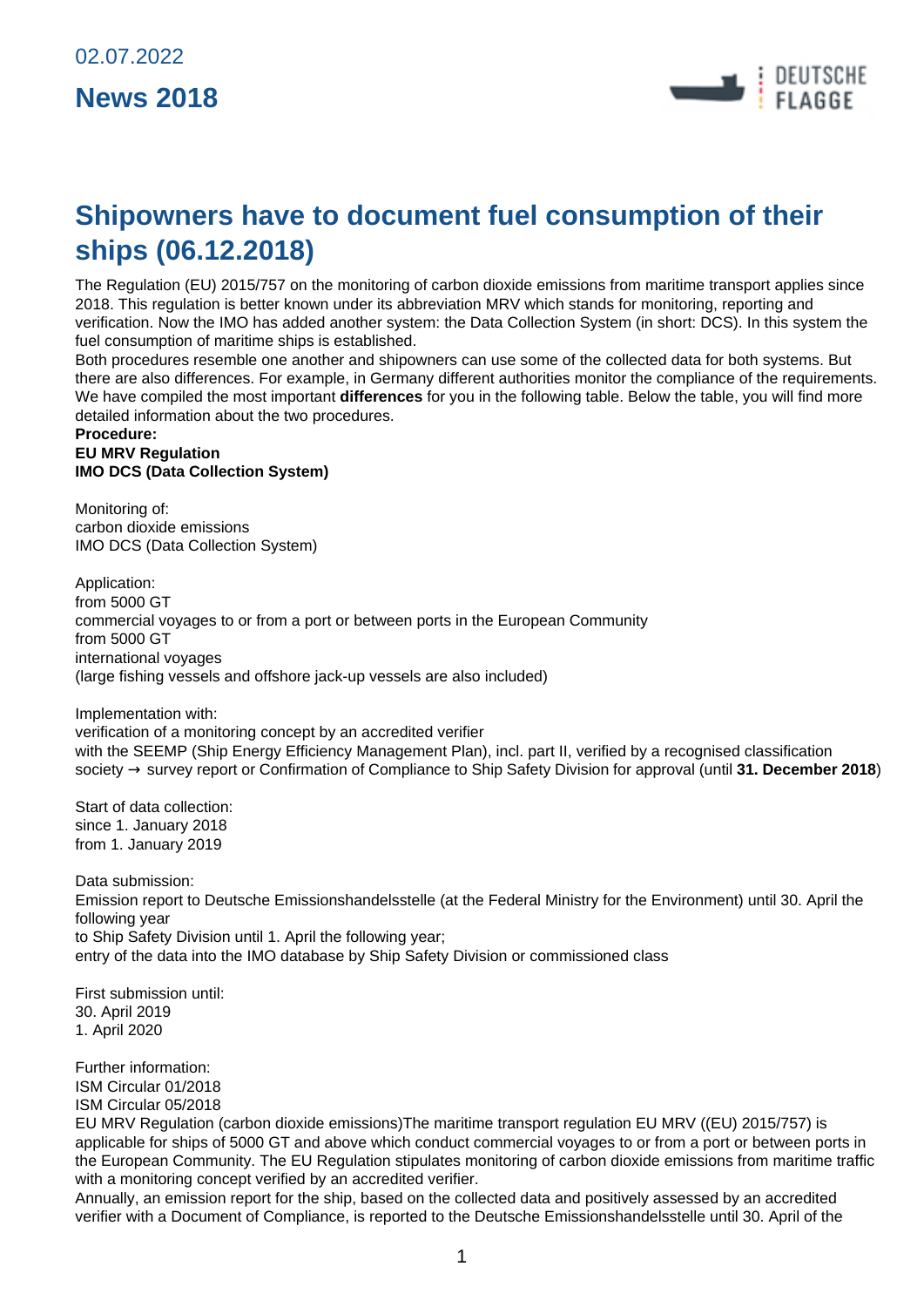following year. This Emissionshandelsstelle is part of the [Federal Ministry for the Environment.](https://www.umweltbundesamt.de/en) The Document of Compliance is to be carried on board the ship.

Emissions have to be collected since 1. January 2018. The first Emission report is due on **30. April 2019.** Further information is given in our [ISM Circular 01/2018](https://www.deutsche-flagge.de/en/safety-and-security/ism/circulars/2018/ism-circular-01-2018).

IMO Data Collection System (fuel consumption)The IMO has approved a system to record data about fuel oil consumption of ships (DCS) for ships on international voyages with 5000 GT an above and has included this in the MARPOL Convention Annex VI. For the implementation, the SEEMP (Ship Energy Efficiency Management Plan) has been extended with a part II: the ship fuel oil consumption data collection plan.

For sea-going ships under German flag, the shipowner submits the SEEMP with the supplemented part II to a recognised classification society for verification. The class submits their Survey Report or the Confirmation of Compliance - Ship Fuel Oil Consumption Data Collection Plan to the Ship Safety Division of the BG Verkehr for approval which issues the relevant confirmation for the ship. The approval by the Ship Safety Division has to occur until **31. December 2018.**

The shipping company submits the collected data to the ship safety Division until 1. April of the following year. The first submission is due on **1. April 2020.**

The collected data on the fuel oil consumption are entered annually into the IMO database of fuel oil consumption of ships by the Ship Safety Division or the commissioned class. For each ship under German flag, the Ship Safety Division issues a Statement of Compliance - Fuel Oil Consumption Reporting to confirm the proper submission of the annual consumption report to the IMO.

Further information and details about the required data and the various measuring methods are given in the [ISM](https://www.deutsche-flagge.de/en/safety-and-security/ism/circulars/2018/ism-circular-05-2018) [Circular 05/2018.](https://www.deutsche-flagge.de/en/safety-and-security/ism/circulars/2018/ism-circular-05-2018)

### **German Bundestag supports sustainable ship recycling (28.11.2018)**

Since the 1970s, ship breaking has shifted from Europe to Asia. Shipyards in Europe had become too small for large sea-going vessels and an expensive work force as well as strict environmental provisions gradually drove up the costs.

In Asia ships are broken down on beaches instead of in shipyards. The work and wage conditions as well as the pollution by these ship breaking places has long been criticised internationally. With the Hong Kong Convention 2009, the IMO has created requirements and regulations for safe and environmentally sound recycling of ships.

The Convention does not apply to ships under a gross tonnage of 500 and ships that have solely been deployed on national voyages. However, these ships should also be recycled in a sustainable way and with consideration for the environment.

Both the EU Ship Recycling Regulation (EU SRR) and the German law for the ratification of the Convention are supposed to raise awareness of the topic with other flag states so that they might join the Convention. The Convention will only come into force once at least 15 parties with a total of 40% of the world gross tonnage and at least 3% of the annual global total tonnage of recycled ships have ratified the Convention.

The Federal Ministry of Transport and Digital Infrastructure has entrusted the Ship Safety Division of the BG Verkehr and the Federal Maritime and Hydrographic Agency (BSH) with the enforcement of the Convention in Germany and on ships flying the German flag.

In the future, the Ship Safety Division will issue a document that certifies that an Inventory of Hazardous Materials exists and complies with IMO requirements. The Inventory lists all hazardous materials contained in the ship's structure or equipment, their location and approximate quantities. The inventory must be kept up-to-date throughout the whole operational life of the ship.

Prior to the voyage to the ship recycling facility, the Ship Safety Division conducts a final survey and declares the ship clear for recycling. During port state control inspections, the ship will also be checked for compliance with the Convention.

The BSH will be the competent authority for the authorisation of national ship recycling facilities. Prior to the recycling of a ship, the agency approves the Ship Recycling Plan of the recycling facility.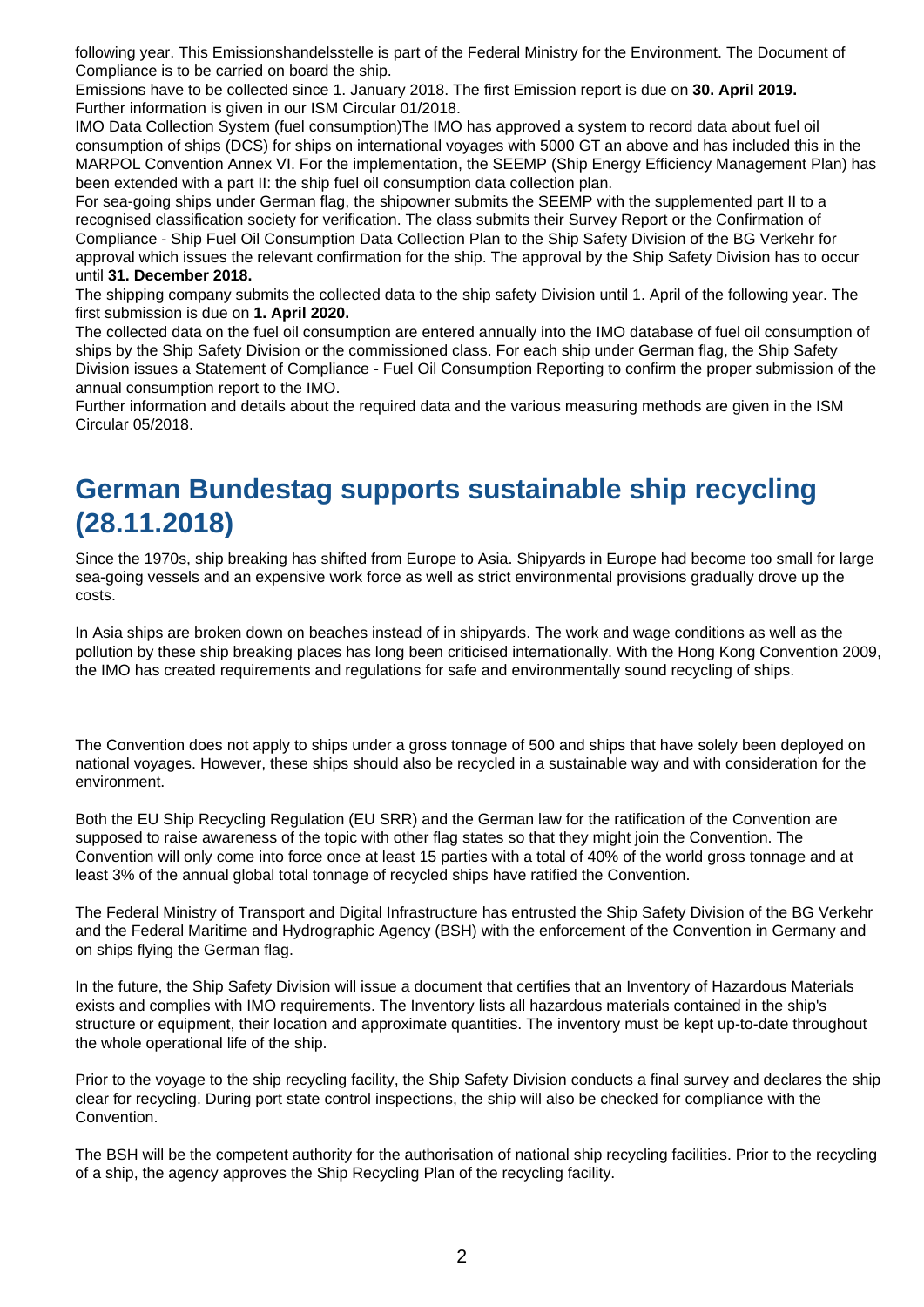### **Guidelines to welfare aspects of the MLC 2006 (26.11.2018)**

With the Maritime Labour Convention (MLC), the International Labour Organisation ILO laid down binding and worldwide requirements which provide seafarers with the right to appropriate work and life on board sea-going vessels. Now the new [Guidelines for implementing the Welfare aspects of the Maritime Labour Convention 2006](https://www.deutsche-flagge.de/de/redaktion/dokumente/dokumente-sonstige/welfare-guide.pdf) follow with practical guidance.

In the guidelines it is described which social support contributes to the welfare of seafarers. The usage of the internet on board as well as in the ports plays an important role in the day-to-day life of seafarers. The protection of underage seafarers and reliable payment of wages - even in the event of illness – are further requirements with direct impact for the seafarers.

For seafarers their ships are not only workplace but for long stretches of time the place where they spent their time off. Seafarers from all around the world work and live together in limited space far from their friends and family. The guidelines explain that this difficult situation can be eased by appropriate accommodation (e.g. good furnishings, ventilation, heating, adequate separation of operational and sleeping areas), compliance with health and safety standards (medical equipment, sanitary facilities, etc.) and regard for personal needs (this also includes spaces for religious activities and recreational facilities and equipment). Other aspects that need to be taken into account are a healthy and balanced diet as well as occupational health and safety.

As seafarers usually spend only a rather short time with their ship in a port, it is crucial that the orientation at these often new and alien places is facilitated. The accessibility of urban facilities such as banks, doctors, advisory or counselling services, shopping places or recreational facilities as well as welfare facilities (e.g. seamen's missions) have proven to be important. Therefore, the member states of the ILO should support financing and organisation of these onshore social facilities.

Germany bindingly joined the [Maritime Labour Convention \(MLC\)](https://www.deutsche-flagge.de/de/redaktion/dokumente/dokumente-sonstige/mlc_english.pdf) in 2013. With the German Maritime Labour Act, the legislator brought into force the provisions of the Convention in German law. For all parties involved in implementing these provisions, the German Flag State Administration also published comprehensive and recently revised [Guidelines on the implementation of the Maritime Labour Convention on board of German flagged ships](https://www.deutsche-flagge.de/de/redaktion/dokumente/dokumente-dienststelle/mlc-guideline.pdf). On the webpages of the section "[Crew](https://www.deutsche-flagge.de/en/crew)", there is further information given about this topic.

### **New medical equipment (23.11.2018)**

The new ["State of medical knowledge](https://www.deutsche-flagge.de/de/redaktion/dokumente/dokumente-sonstige/state-of-medical-knowledge)" includes, besides an equipment list, practical information on the storage of drugs and medical products on board. Shipowners only have to implement the changes of the medical equipment by the next annual inspection.

More information on this topic can be found in our section on "[Maritime Medicine"](https://www.deutsche-flagge.de/en/maritime-medicine/equipment-spaces). The changes in comparison to the previous state of medical knowledge are given in an [information leaflet](https://www.deutsche-flagge.de/de/redaktion/dokumente/dokumente-sonstige/notes-medical-knowledge.pdf) (in German only).

# **Safety notice for immersion suits (02.11.2018)**

The United States Coast Guard (USCG) has issued a [safety notice for immersion suits.](https://www.deutsche-flagge.de/de/redaktion/dokumente/dokumente-bsh/uscg_safety_alert_03-18.pdf) With several suits the glue used to attach the main zipper to the body of the suit had failed. The suits concerned are of the type **Rongsheng RSF-1**. Please find further details in the document referred to above.

If you have any immersion suits of this type on board, check their proper condition. If you detect any defects, please inform the market surveillance (Marktüberwachung) of the BSH.

In addition, this notice has been published in the Notices to Mariners - Nachrichten für Seefahrer (issue 19/2018).

Find an overview of all [safety notices and product recalls](https://www.bsh.de/DE/THEMEN/Schifffahrt/Schiffsausruestung_Marktueberwachung/Marktueberwachung/Sicherheitshinweise/Sicherheitshinweise_node.html) here.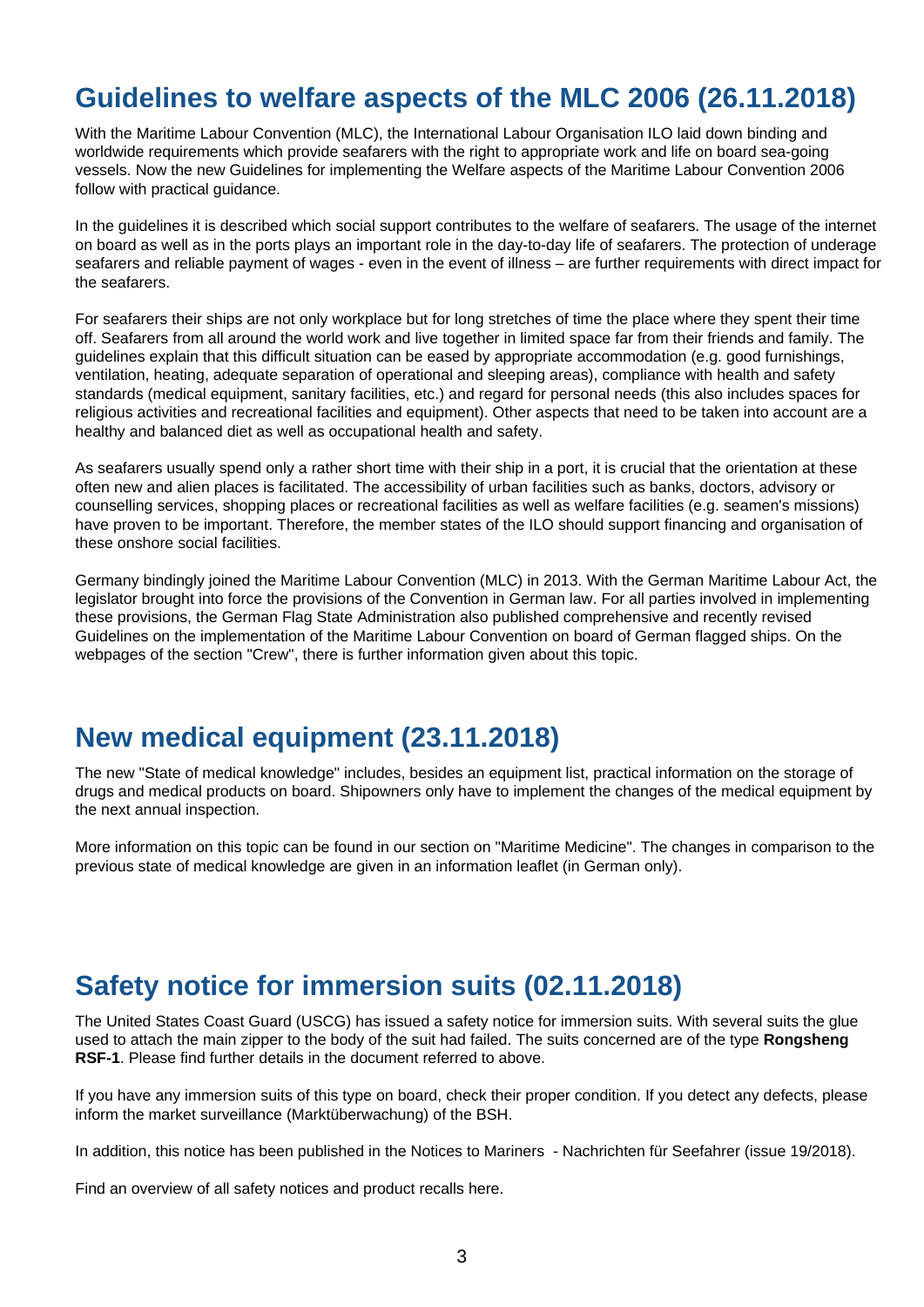# **27th World Maritime Day (24.09.2018)**

This year's theme of the World Maritime Day is "IMO 70: Our Heritage – Better Shipping for a Better Future". The Internationale Maritime Organization celebrates its  $70<sup>th</sup>$  anniversary since the adoption of the IMO Convention.

The IMO is a specialized agency of the United Nations which shapes international maritime shipping like no other organization. Among its most important instruments are conventions such as SOLAS, MARPOL, MLC and STCW as well as various codes (IMSBC, Polar Code, Code on Intact Stability, Code for Fire Safety Systems, Life-Saving Appliance Code and many more).

The IMO's, by now, 173 member states have committed themselves to comply with more than 50 international instruments and see to safe, secure, sustainable, environmentally sound and efficient maritime shipping.

Over 80% of global trade takes place at sea. The IMO creates a level playing field and keeps an eye out for its impacts. It defines international standards for ship design and construction, training of seafarers, safe navigation and prevention of pollution by ships.

# **Data protection information of the Flag State Administration (17.05.2018)**

From 25 May 2018, the new European General Data Protection Regulation applies and it contains many new data protection provisions for the citizens of the European Union.

The authorities of the German Flag State Administration have prepared data protection information for you. It informs you about the different areas the authorities use your personal data.

[Data protection information of Ship Safety Division / BG Verkehr](https://www.deutsche-flagge.de/en/data-protection-information)

[Data protection statement of the BSH](https://www.deutsche-flagge.de/de/redaktion/dokumente/dokumente-bsh/bsh_allg_ds-erklaerung.pdf)

Find out more about our data protection policies in our [statement on protection of data.](https://www.deutsche-flagge.de/en/data-protection)

### **Seafarer's Compendium of the BG Verkehr now available electronically (22.05.2018)**

By now on almost every German sea-going ship, a copy of the compendium "Occupational safety and health protection on board of merchant and fishing vessels" (Handbuch See – Arbeitssicherheit und Gesundheitsschutz in der Seeschifffahrt und Fischerei) can be found. 69 modules illustrate with few words and "talking" pictures to what seafarers have to pay attention in order to neither put themselves or anyone else in danger. During an instruction about certain topics, the corresponding modules can be used as a basis for remarks. This book of reference is now also available as digital version for mobile devices.

Winner of the "eLearning Award 2018" The implementation of the well-established compendium electronically is fashioned to serve the particular conditions at of maritime shipping. Independent of time and place and an internet connection, the essential information is available to the user both on- and offline. The user can readily change between German and English. A keyword search makes it easy to quickly find specific contents. As an additional innovation, it is now possible to document and save data like photos and notes, for example about injuries to persons or property damages and near accidents.

These many useful functionalities also managed to impress on the education fair didacta. In the category knowledge management, The BG Verkehr was awarded the "eLearning Award 2018" for their app.

The app is now available for free download in the app stores for Android and iOS operating systems.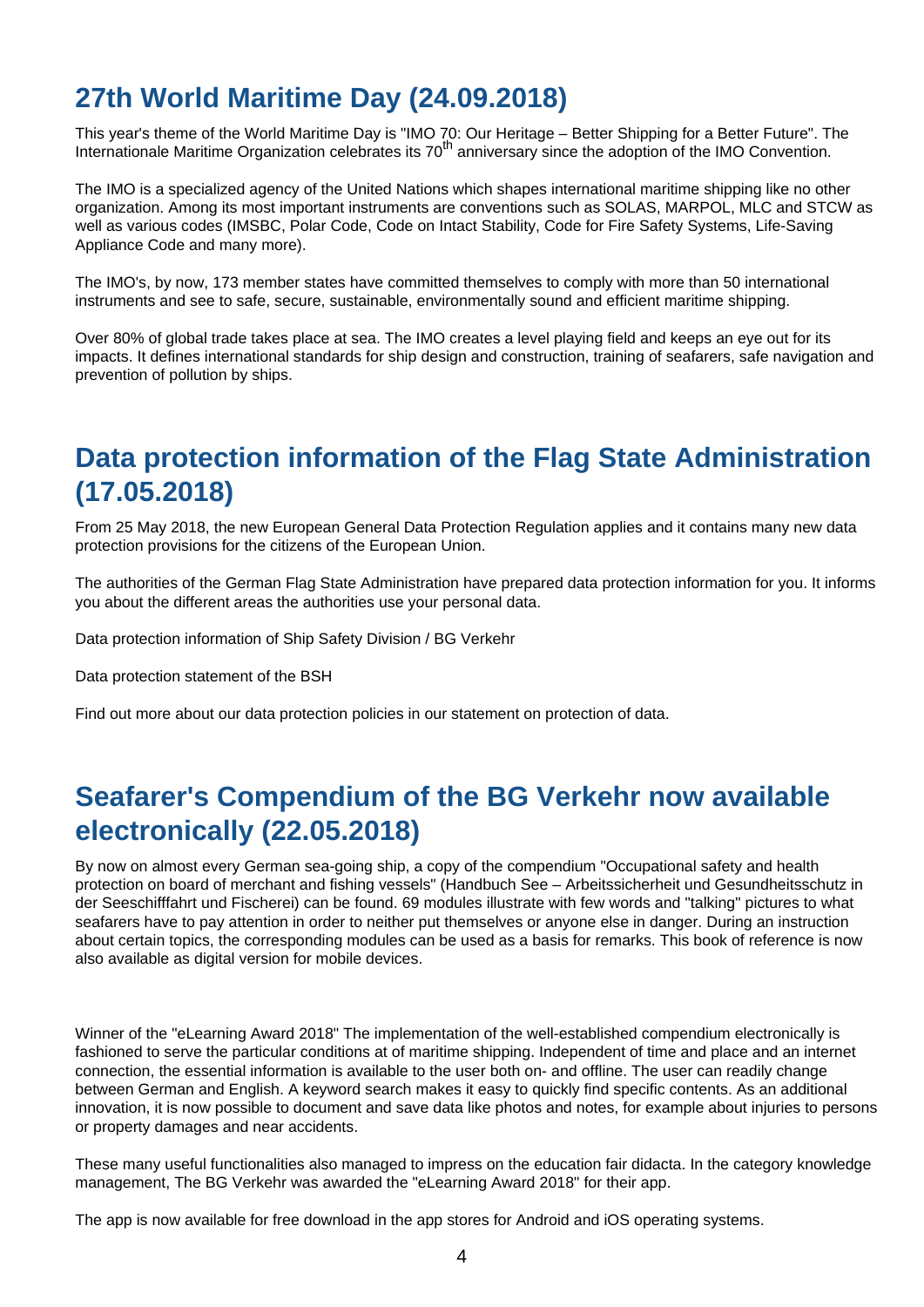# **Liability (19.03.2018)**

### **Current Information**

The Federal Maritime and Hydrographic Agency (Bundesamt für Seeschifffahrt und Hydrographie, BSH) now issues (since 1st November 2017) all of the liability certificates electronically and also sends them electronically. The electronic liability certificates do not have a signature or a stamp of the BSH anymore but a QR Code and a Tracking Identification Number (TID).

Below you can find model electronic liability certificates:

- [Civil Liability Certificate \(oil cargo\)](https://www.deutsche-flagge.de/de/redaktion/dokumente/dokumente-bsh/clc-_zertifikat_certificate.pdf)
- [Civil Liability Certificate \(bunker oil\)](https://www.deutsche-flagge.de/de/redaktion/dokumente/dokumente-bsh/bc_zertifikat_certificate.pdf)
- [Wreck Removal Liability Certificate](https://www.deutsche-flagge.de/de/redaktion/dokumente/dokumente-bsh/nwrc_zertifikat_certificate.pdf)
- [Passenger Liability Certificates](https://www.deutsche-flagge.de/de/redaktion/dokumente/dokumente-bsh/plc_zertifikat_certificate.pdf)

### **Application**

As of now, you can apply for the issuance of a liability certificate for the next insurance year (2018/2019) at the BSH. If you are currently missing documents (e.g. Blue Cards), you can submit those later.

You can find the application forms for the liability certificates in our section ["Applications and Documents"](https://www.deutsche-flagge.de/en/applications-and-documents/applications) . You can now apply for all liability certificates by simple e-mail. You do not have to send in the original documents anymore.

The BSH only requires one application per ship for the issuance of liability certificates for:

- Oil cargo (in accordance with the 1992 Liability Convention)

- Bunker oil (in accordance with 2001 Bunkers Convention)

- Wreck removal (in accordance with the Wreck Removal Convention)

For the passenger liability certificate (in accordance with Regulation (EC) No. 392/2009), please use the separate application.

### **Please note:**

- Please name a **central e-mail address** to which the BSH can send documents. They will be sent from the no-reply-address liability@bsh.de.

- As usual, you have to attach the Blue Card and the ITC 69 or a valid PSSC to the application. If the registered owner or the carrier is represented by an authorised person, a written or electronic "**Authorisation to make the application**" has to be attached.

- If a person authorised to receive communication needs to be named (if the ship does not fly the German flag and/or the registered owner or carrier, respectively, **does not have** the permanent residence or the place of business in Germany), an "**Authorisation to receive communication**" has to be presented; an electronic copy suffices.

- Generally, the notification of fees is sent to the registered owner or the carrier, respectively. It is also possible, however, to name a **different addressee for the fee notification**.

- If you submit the application or the attachments neither in German or English, you have to attach a **translation** by a translator approved by the appropriate authority.

#### **Important**

Please send the application documents (PDF files) via e-mail to the following designated e-mail addresses:

- [nwrc@bsh.de](mailto:nwrc@bsh.de) for liability certificates (oil liability and wreck removal liability)

- [plc@bsh.de](mailto:plc@bsh.de) for Passenger Liability Certificates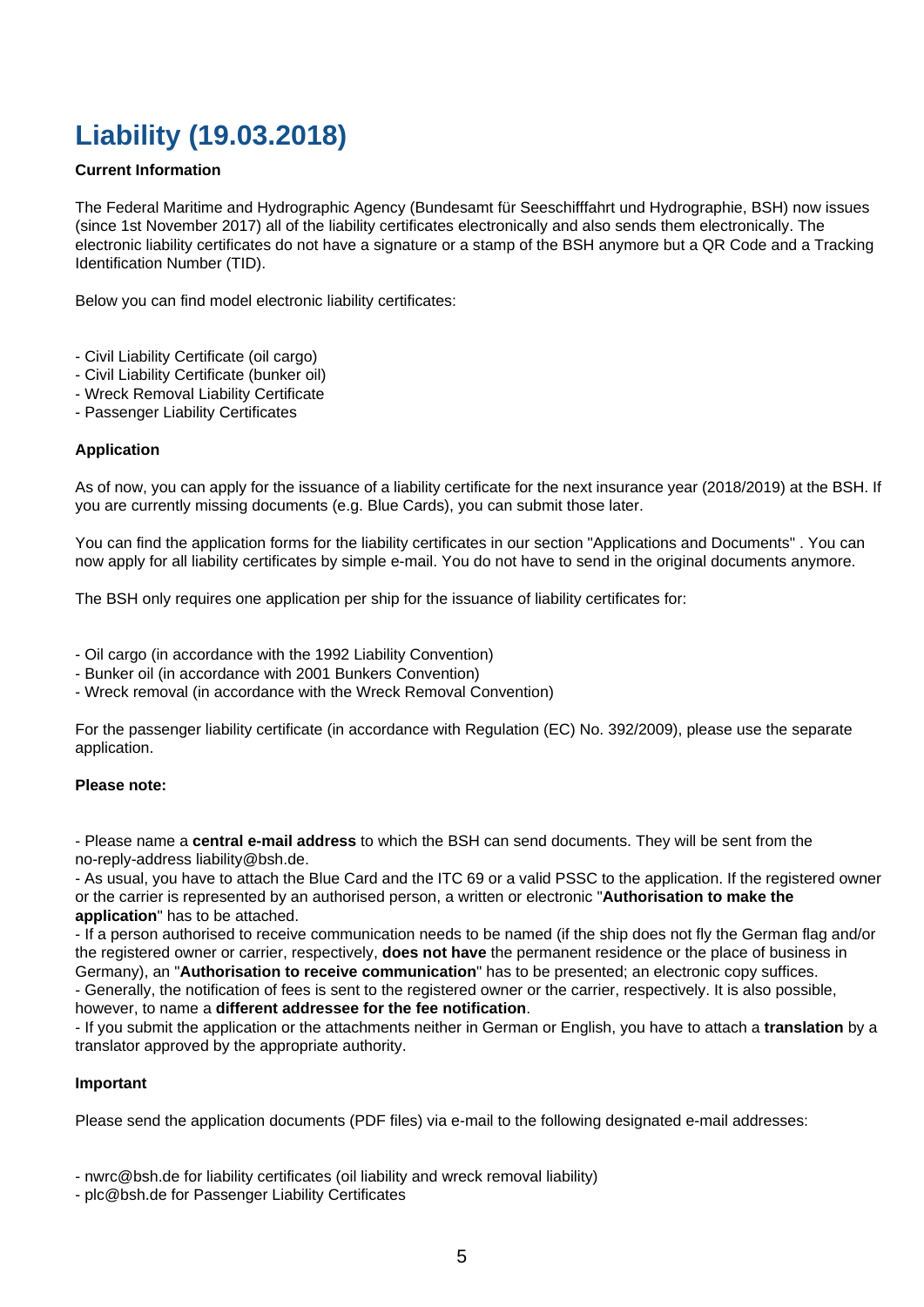Please do not use **personal BSH-email-addresses**, because the processing is only guaranteed via the designated e-mail-addresses.

### **Issuance of liability certificates**

As of now, you will receive the liability certificates with the accompanying documents exclusively via e-mail from the no-reply-email-address laibility@bsh.de. The following documents will be attached to the E-Mail:

- the cover letter,

- the liability certificate,

- the notification of fees,

- the "[information letter":](https://www.deutsche-flagge.de/de/redaktion/dokumente/dokumente-sonstige/informationletter.pdf) an explanatory letter which outlines how the authenticity and the validity of the electronic certificate can be verified.

#### **Verification of electronic liability certificates**

The verification of the electronic liability certificates occurs during port state inspections or other inspections in the section "[E-Certificates"](https://www.deutsche-flagge.de/certificates-verification/e-certificates) of this website. The QR Code directs you to the website; after entering the Tracking Identification Number (TID) which is on the liability certificate, the document will open.

Any liability certificates issued in paper form will of course remain valid.

With questions please refer to:

- other questions: Ms Cordes, phone: +49 40-3190 7437, or
- the designated e-mail-address [nwrc@bsh.de](mailto:nwrc@bsh.de)
- only in case of an emergency: Maritime Hotline, phone: +49 40-3190 7777.

### **New IMO Circular on Carriage of Fertilizer (08.03.2018)**

Ammonium nitrate based fertilizers are classified as Group C (non-hazardous) in the IMSBC Code, but the two casualties have proven that some fertilizers decompose under unfavourable conditions during transport and may consequently release highly toxic gases.

The [Circular](https://www.deutsche-flagge.de/de/redaktion/dokumente/dokumente-sonstige/ccc-1-circ-4-ammonium-nitrate.pdf) of the Subcommittee "Carriage of Cargoes and Containers" (CCC) of the International Maritime Organization IMO contains concrete advice on how to transport ammonium nitrate based fertilizer and what needs to be done in case of the development of decomposition or a fire.

You can find further Information on this topic under ["Bulk Cargoes - IMSBC Code"](https://www.deutsche-flagge.de/en/safety-and-security/cargo/imsbc)

### **Medical Equipment: Trading Areas (26.02.2018)**

The current "[State of Medical Knowledge"](https://www.deutsche-flagge.de/de/redaktion/dokumente/dokumente-sonstige/state-of-medical-knowledge) informs about the medical equipment required on board. The scope of the equipment depends on the amount of people on board, the trading area and whether it is a fishing vessel.

The Federal Maritime and Hydrographic Agency BSH designed in cooperation with the Maritime Medical Service of BG Verkehr two maps of the trading areas to give you a better overview. One map offers an overview of the [trading](https://www.deutsche-flagge.de/de/redaktion/dokumente/dokumente-dienststelle/fahrtgebiete_englisch.pdf) [areas for merchant ships](https://www.deutsche-flagge.de/de/redaktion/dokumente/dokumente-dienststelle/fahrtgebiete_englisch.pdf) (without fishing vessels) and the other of the [trading areas of fishing vessels](https://www.deutsche-flagge.de/de/redaktion/dokumente/dokumente-dienststelle/fahrtgebiete_fischerei_englisch_grun.pdf).

The trading areas of merchant ships are divided into

- port area,

<sup>-</sup> domestic and near-coastal voyage,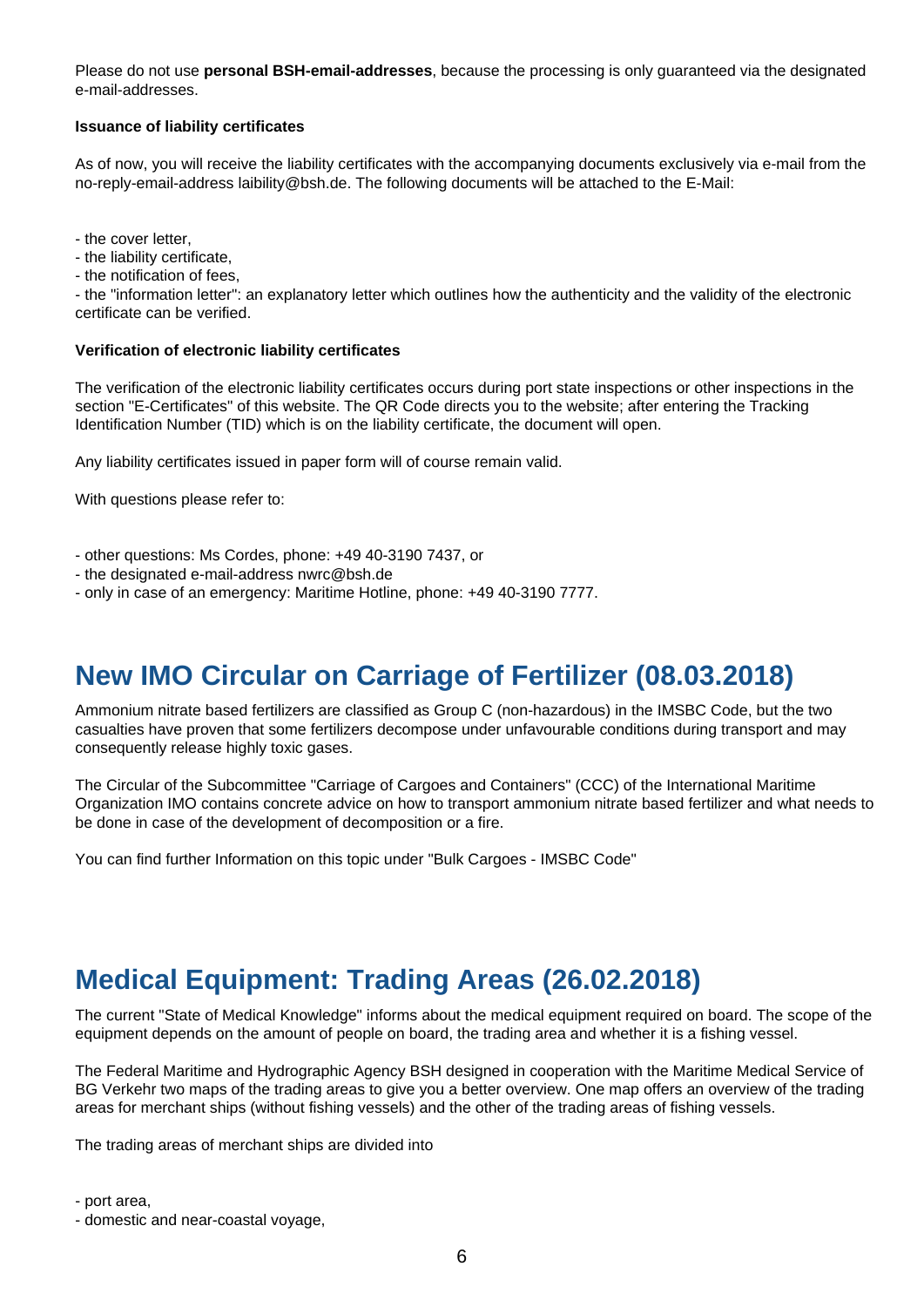- European voyage, and

- international voyage.

For fishing vessels, the trading areas for different sets of medical equipment are

- coastal fishing,

- high sea fishing, and
- deep sea fishing.

Further information on medical equipment on ships can be found in our rubric ["Maritime Medicine](https://www.deutsche-flagge.de/en/maritime-medicine/equipment-spaces)".

# **Information leaflet regarding the Ballast Water Management Convention (20.02.2018)**

You can find interesting information about regulations regarding ballast water exchange and ballast water management in our [information leaflet](https://www.deutsche-flagge.de/de/redaktion/dokumente/dokumente-bsh/info_ballastw-convention.pdf). In the leaflet, we explain the D-1 and D-2 standard and which one applies in which circumstances.

In addition, we explain the special regulations for Baltic Sea and North Sea and show with the aid of practical examples which rules apply in which situations. A new and [visually improved map](https://www.deutsche-flagge.de/de/redaktion/dokumente/dokumente-bsh/map_exchange_area.pdf) illustrates the ballast water exchange area in the North Sea.

This and further information can also be found in our [FAQs on the topic](https://www.deutsche-flagge.de/en/faqen/environmental-protection) and under the heading ["Environmental](https://www.deutsche-flagge.de/en/environmental-protection/ballast-water) [protection / Ballast water](https://www.deutsche-flagge.de/en/environmental-protection/ballast-water)".

# **New Leaflet on Malaria (22.02.2018)**

Malaria is a dangerous infectious disease which can be caught during voyages in risk areas. If it gets detected in time, it is curable. Untreated, some forms of Malaria can cause severe organ damages and even lead to death.

The Maritime Medical Service (Seeärztlicher Dienst) of the BG Verkehr updated all important information about the disease and its prevention in the new [Leaflet on Malaria](https://www.deutsche-flagge.de/de/redaktion/dokumente/dokumente-dienststelle/merkblatt_malaria_eng.pdf). It also details how to get the case of Malaria recognized as occupational disease.

In comparison to the previous version, the Malaria leaflet of the BG Verkehr contains three alterations:

- The map of areas with a high risk of Malaria transmission has been updated,

- The information that the drug Malarone can be taken over a longer period of time,

- The detailed description with photos of how to prepare a blood sample for the recognition as an occupational disease later on.

For a hardcopy of the brochure of the Leaflet on Malaria please refer to Mr. Meixner, phone +49 40 36 137-236 or e-mail: [klaus.meixner@bg-verkehr.de.](mailto:klaus.meixner@bg-verkehr.de)

Please note that the old leaflet has to be replaced at the latest for the next inspection of the medicine cabinet, in accordance with section 109 paragraph 3 of the German Maritime Labour Act).

Further information on medical equipment on board of ships can be found in our rubric "[Maritime Medicine"](https://www.deutsche-flagge.de/en/maritime-medicine/equipment-spaces).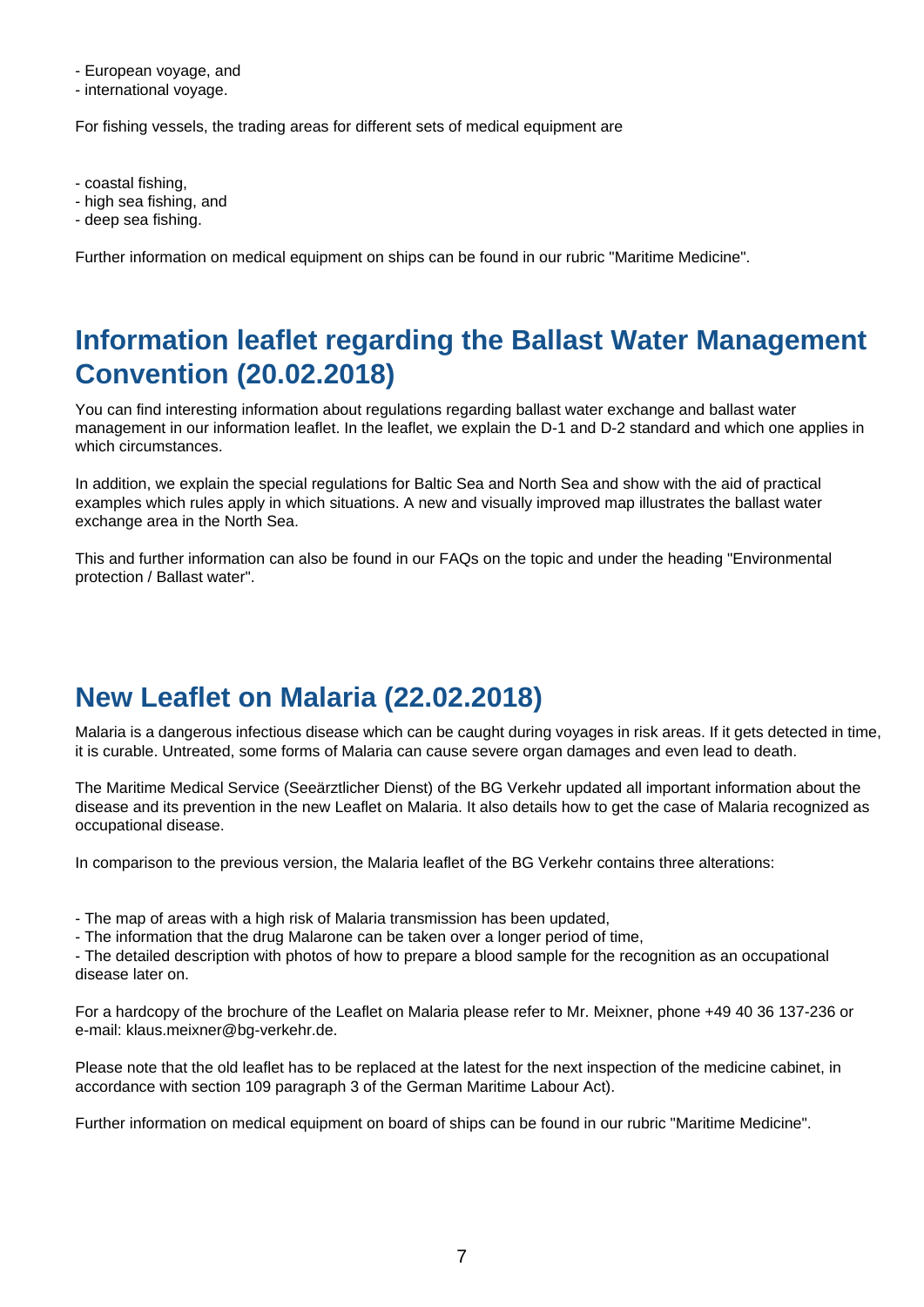# **Contributions and operands of the social security 2018 (01.01.2018)**

- Contribution rates 2018 - Operands 2018 Contribution rates for social security for 2018Health insurance

**General contribution rate (exkl. individual additional contribution) 14,60 %**

share employee 7,30 %

plus additional contribution by employee (varies depending on health insurance) [Link](https://www.gkv-spitzenverband.de/service/versicherten_service/krankenkassenliste/krankenkassen.jsp?pageNo=6#krankenkassen)

share employer 7,30 %

Long-term care insurance

#### **contribution rate overall 2,55 %**

share employee 1,275 %

share employer 1,275 %

#### **childless overall 2,80 %**

share employee 1,525 %

share employer 1,275 %

Pension insurance

**General pension insurance 18,60 %**

share employee 9,3 %

share employer 9,3 %

Seafarer's special fund

**contribution rate 4,00 %**

share employee 2,00 %

share employer 2,00 %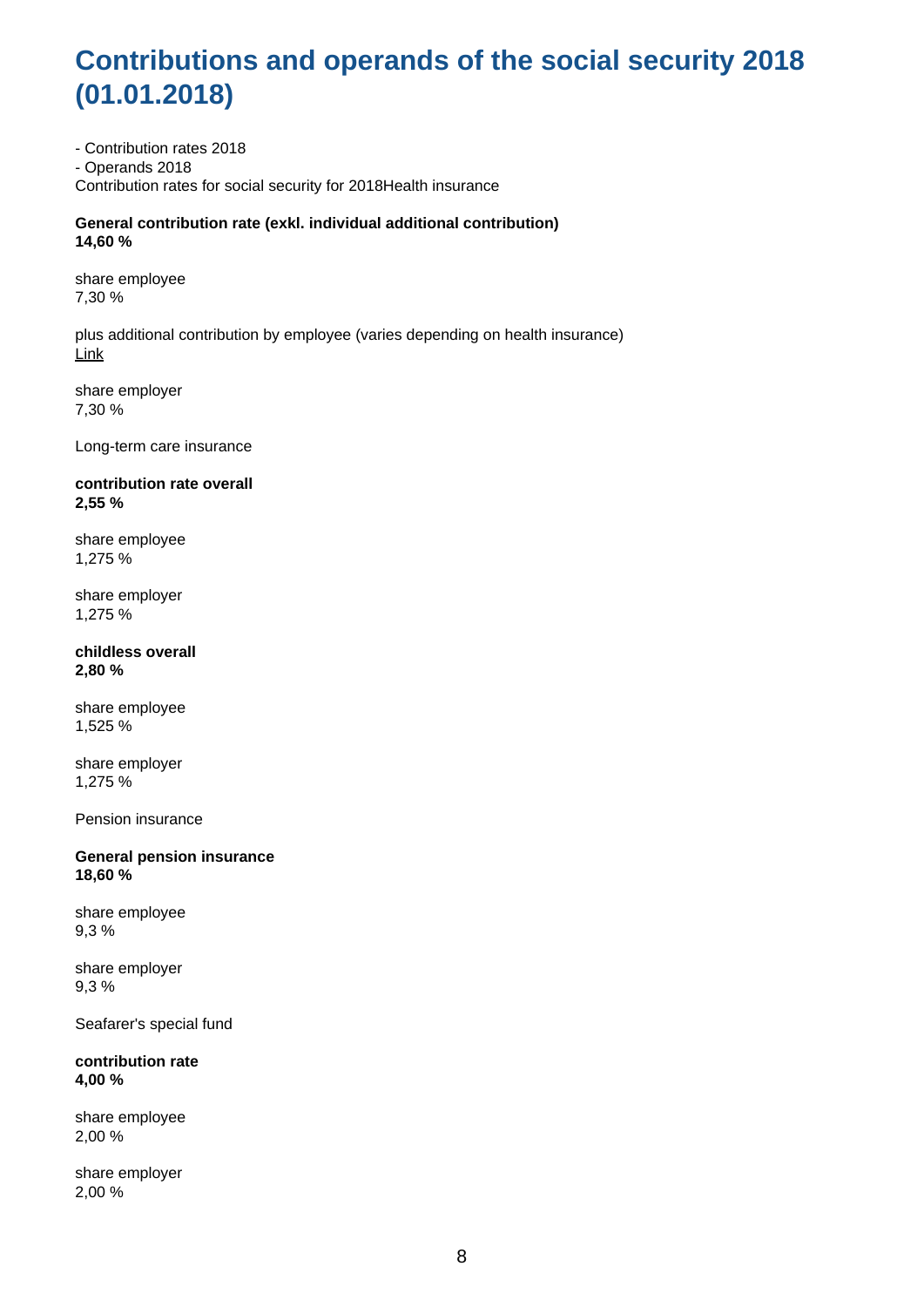Unemloyment insurance

**contribution rate 3,00 %**

share employee 1,50 %

share employer 1,50 %

Maritime accident insurance

contribution rate seafarers 4,9 %

Fraction employees on shore in maritime businesses 1/8\*

Other contribution rates

contribution 1 = illness, courses of treatment (reimbursement rate 80%) 0,90 %

contribution 2 = maternity leave (reimbursement rate 100%) 0,24 %

contribution to the insolvency fund 0,06 %

\*earnings subject to contributions x 1/8 (fraction) x 4,9 % (contribution rate) = contribution Status 20.12.2017; errors and omissions excepted. (back to top)

Operands concerning social security for 2018 Reference value - § 18 SGB IV – in EUR Contribution assessment ceiling in EUR

Health- and Long-term care insurance

Entire Federal Republic 3.045,00 / month 36.540,00 / year 4.425,00 / month 53.100,00 / year

Pension- and unemployment insurance

Old German States (incl. Berlin/West) 3.045,00 / month 36.540,00 / year 6.500,00 / month 78.000,00 / year

Newly-formed German States (incl. Berlin/East) 2.695,00 / month 32.340,00 / year 5.800,00 / month 69.600,00 / year

Seafarers' special fund